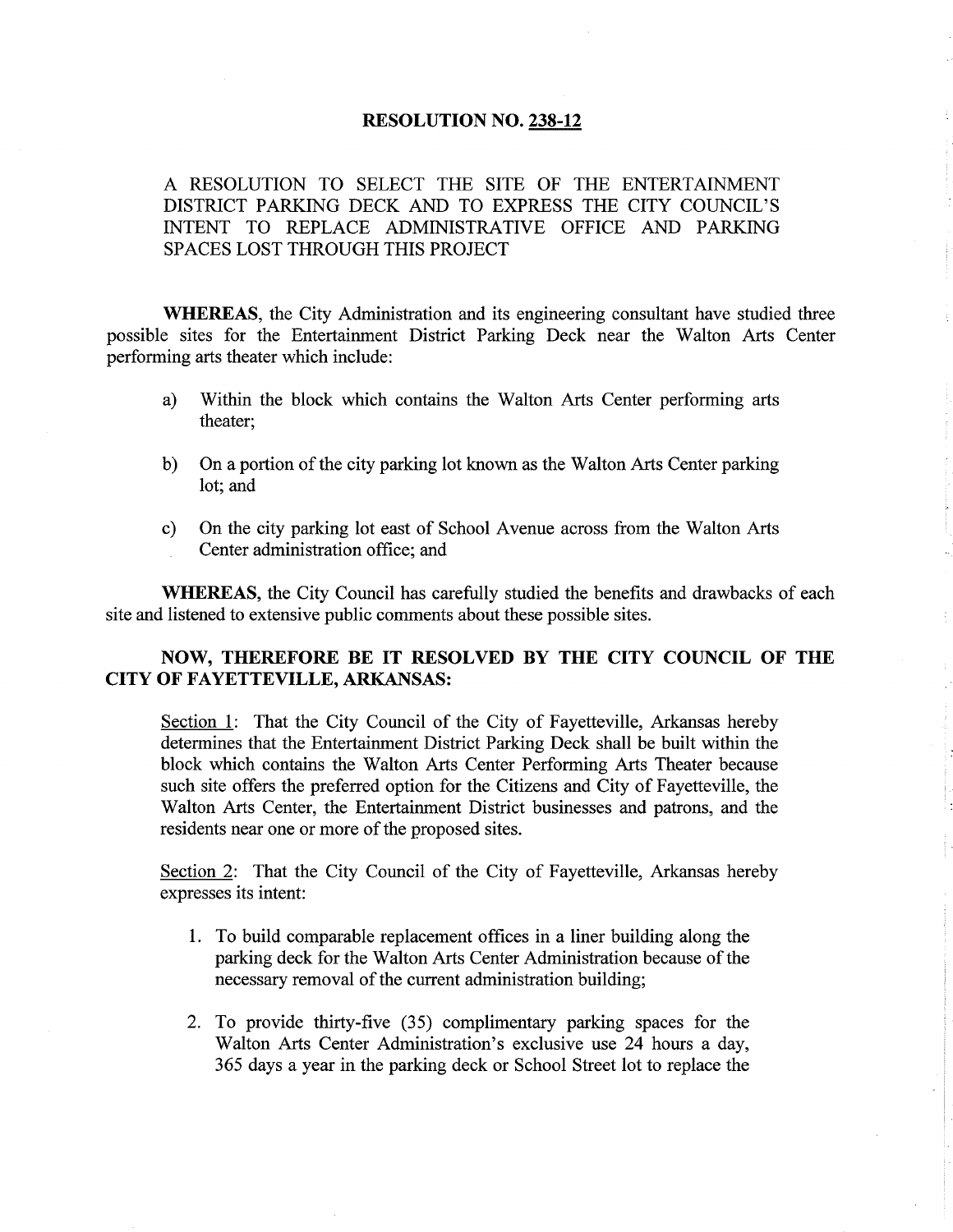twenty-eight (28) spaces of uncovered parking that will be lost because of this project;

- 3. To provide necessary and reasonable rent and moving expenses for Walton Arts Center administrative personnel dislocated because of the construction of this project;
- 4. To excavate and shell out about 4,500 square feet of space beneath the office building with connection to the current backstage for the Walton Arts Center to finish out and complete its backstage expansion project; and
- 5. To work cooperatively with the Walton Arts Center Administration to facilitate the joint construction projects in an attempt to minimize any adverse effect upon the Walton Arts Center operations.

PASSED and APPROVED this 4<sup>th</sup> day of December, 2012.

APPROVED:

ATTEST:

By: **D** JORD XN, Mayor

By:

**SOŃDRA E. SMITH, City Clerk/Treasurer** 

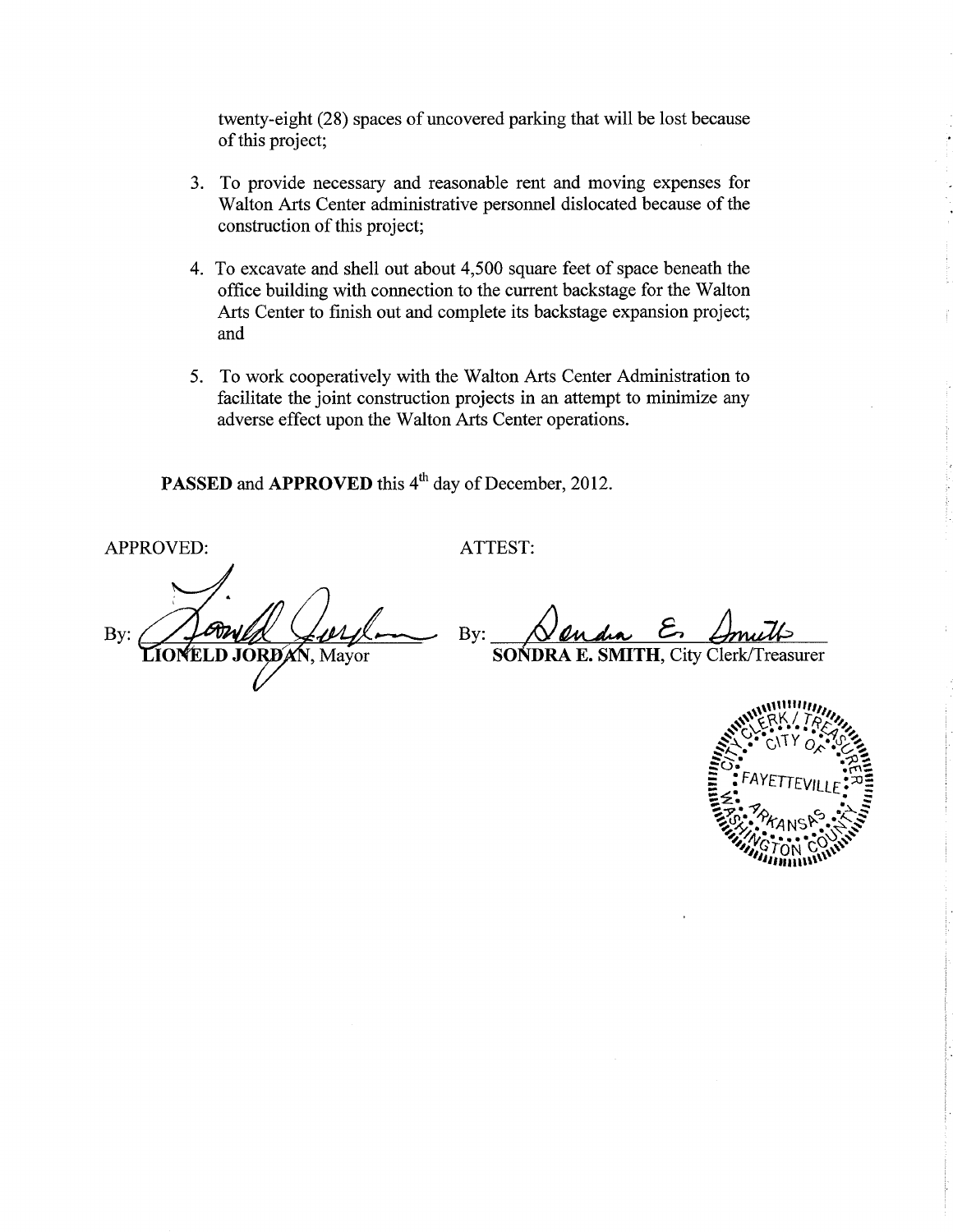|                                                                               | <b>City Council Agenda Items</b><br>and<br><b>Contracts, Leases or Agreements</b>                                                               |                                                                    |                                                          |                          |
|-------------------------------------------------------------------------------|-------------------------------------------------------------------------------------------------------------------------------------------------|--------------------------------------------------------------------|----------------------------------------------------------|--------------------------|
|                                                                               |                                                                                                                                                 |                                                                    |                                                          |                          |
|                                                                               | 12/4/2012<br><b>City Council Meeting Date</b><br><b>Agenda Items Only</b><br>David Jurgens<br>Parking<br><b>Submitted By</b><br><b>Division</b> |                                                                    |                                                          |                          |
|                                                                               |                                                                                                                                                 |                                                                    | <b>Utilities</b><br><b>Department</b>                    |                          |
|                                                                               |                                                                                                                                                 |                                                                    |                                                          |                          |
|                                                                               | <b>Action Required:</b>                                                                                                                         |                                                                    |                                                          |                          |
| City Council select the site for the entertainment district parking deck.     |                                                                                                                                                 |                                                                    |                                                          |                          |
| \$                                                                            |                                                                                                                                                 |                                                                    | <b>Entertainment District Parking Facility</b>           |                          |
| Cost of this request                                                          | Category / Project Budget                                                                                                                       |                                                                    | Program Category / Project Name                          |                          |
|                                                                               | \$                                                                                                                                              |                                                                    | <b>Entertainment District Parking Facility</b>           |                          |
| <b>Account Number</b>                                                         | Funds Used to Date                                                                                                                              |                                                                    | Program / Project Category Name                          |                          |
| 11028.1201                                                                    | S                                                                                                                                               |                                                                    | <b>Site Selection</b>                                    |                          |
| <b>Project Number</b>                                                         | Remaining Balance                                                                                                                               |                                                                    | <b>Fund Name</b>                                         |                          |
| <b>Budgeted Item</b><br>XX<br>Department Director                             | <b>Budget Adjustment Attached</b><br>$4N_{\text{av}}$<br>Date<br>$11 - 15 - 12$                                                                 | <b>Original Contract Date:</b><br><b>Original Contract Number:</b> | Previous Ordinance or Resolution #                       | 5457, 42-12<br>2/21/2012 |
| <b>City Attorney</b><br>Finance and Internal Services Director<br>Chief of St | Date<br>11-15-2012<br>Date<br>$11 - 15 - 12$<br>Date                                                                                            | Clerk's Office<br>Received in                                      | Received in City $11 - 14 - 12$ P03:18<br><b>ENTERED</b> | -V D<br>RCVD             |
| DWN)                                                                          | $\frac{1}{\sqrt{6}}$ 12                                                                                                                         | Mayor's Office                                                     | 5) 12                                                    |                          |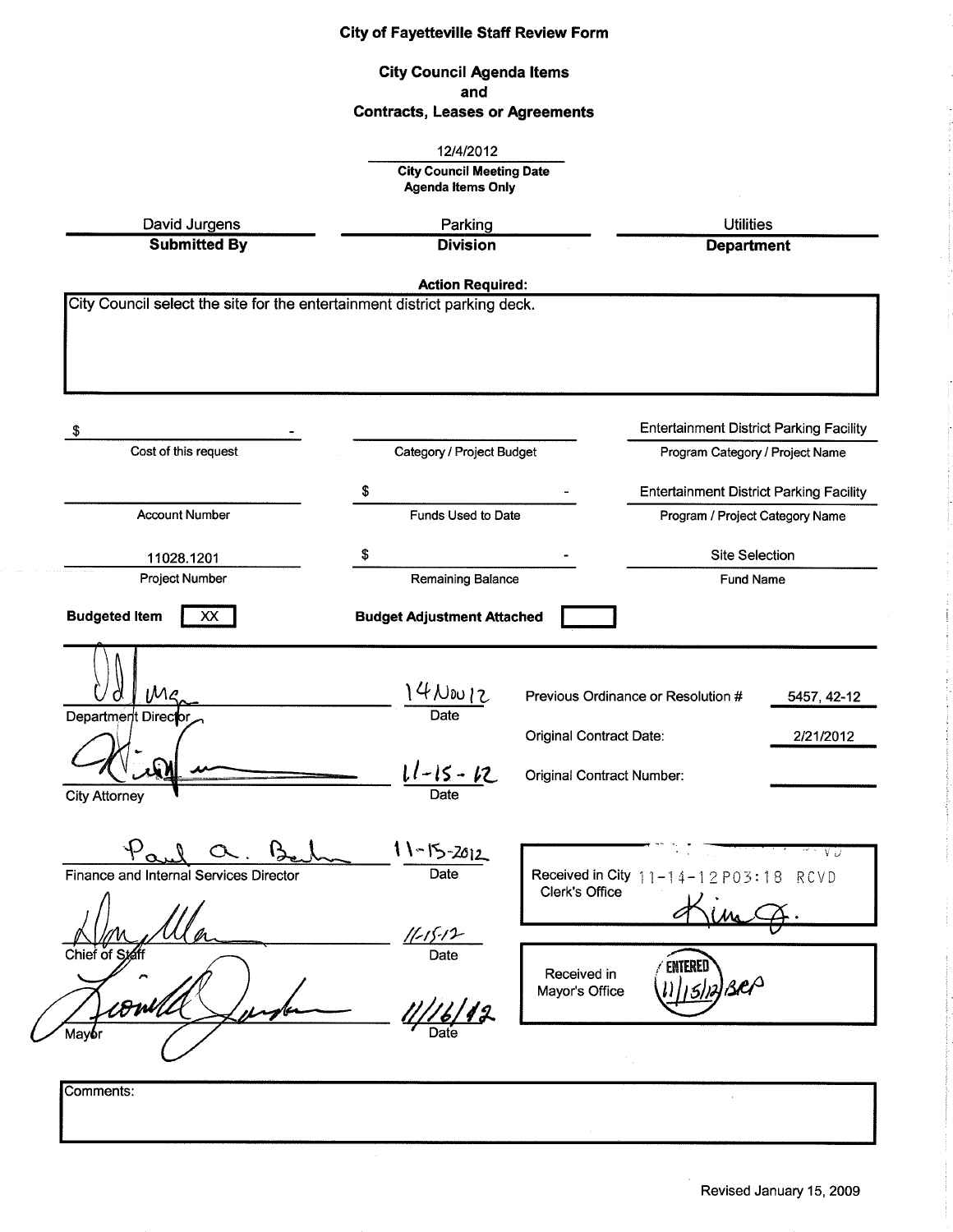

#### **Amendment of Resolution to select Entertainment District Parking Deck Site** RE:

The Walton Arts Center Administration requested that the City agree to do several things if the parking deck is to be built on the block on which the Auditorium sits. This land is owned as cotenants by the University and the City and leased to the Walton Arts Center, Inc. (an agent for both the City and U of A). Pursuant to the Administration's request, I have placed these requests within Section 2 of the Resolution for your approval. Someone will need to move to amend the Resolution in your packet to this enlarged Resolution.

The Walton Arts Center has requested that the City pay for, construct, or provide the following:

(1) A replacement office building for its administrative staff for its current administration building which must be demolished to build the parking deck.

(2) Provide 35 free parking spaces within the parking deck (with some possibly in the School Street parking lot) for the Walton Arts Center Administration's exclusive use 24 hours a day, 365 days a year to replace the 28 uncovered parking spaces in its two small parking lots by its current administration building.

(3) Excavation (including possible blasting) so that the Walton Arts Center can expand its backstage area.

(4) Construct a shell (walls and doorway) next to the Walton Arts Center in its excavated area to assist in the Walton Art Center's backstage expansion.

Reasonable rent and moving expenses for Walton Arts Center  $(5)$ Administrative staff displaced by the construction to the deck and their replacement building.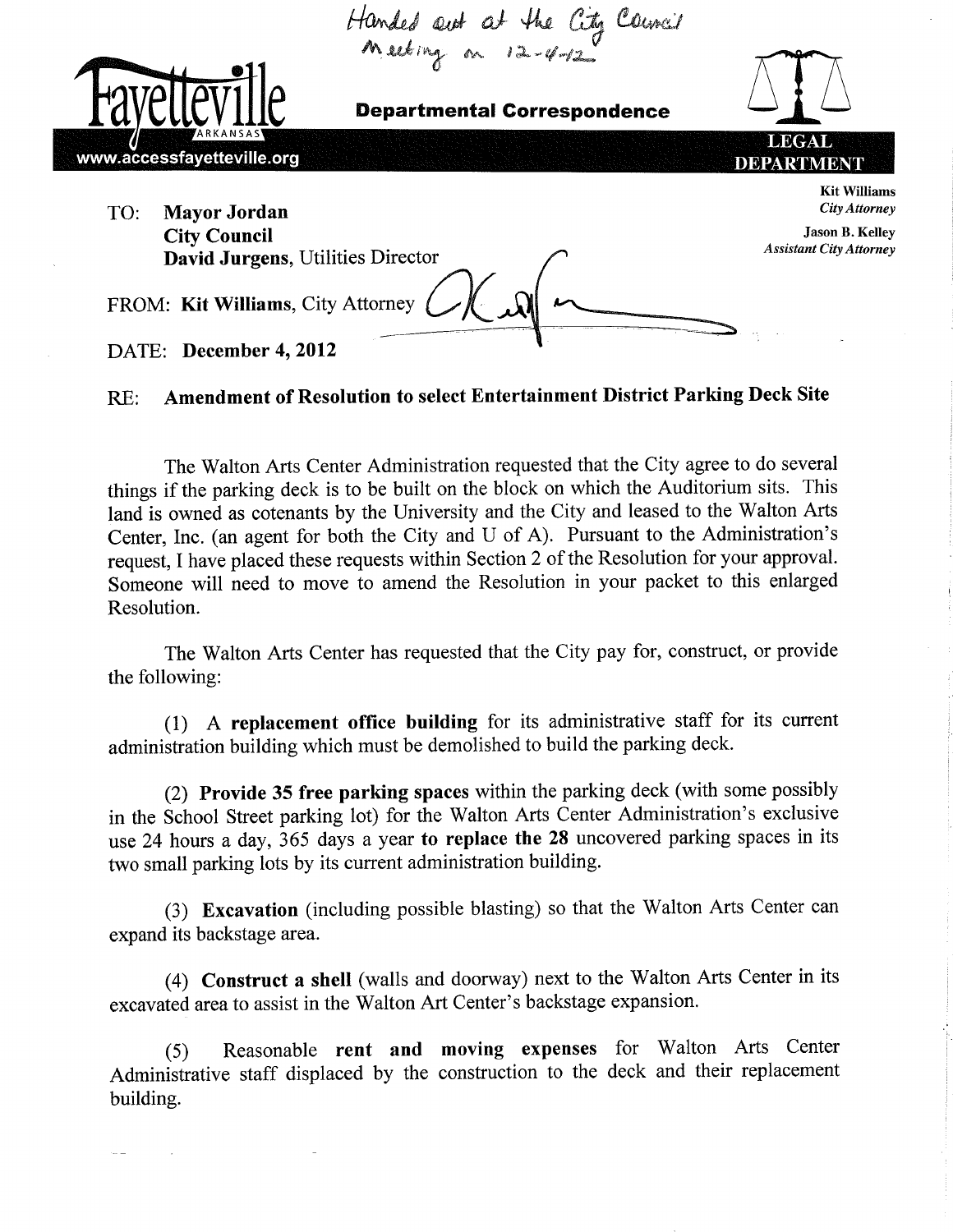The law requires that bond proceeds must be used solely for the purposes stated within the bond ordinance and notice to investors. These express purposes are for construction of a public parking deck. Therefore, the City probably cannot use bond proceeds for some of the items requested by the Walton Arts Center.

I do not believe that the additional excavation and the construction of a shell building to be used for the expansion of the Walton Arts Center backstage area (not for the parking deck) can be paid for with bond proceeds. Our Bond Counsel Gordon Wilbourn shares this opinion. 'We are also somewhat concerned about the year or so of office rent and moving expenses (in and out) for the Walton Arts Center administrative staff. If the City Council wants to supply these items to the Walton Arts Center, it should not use bond proceeds, but other city revenue or reseryes to pay for these requests.

Gordon and I believe that replacing the existing administrative building which must be demolished to build the parking deck is probably within the purposes of the bonds and thus could be paid out of bond proceeds. This replacement building should be just that, a replacement not a larger or improved building. If the Walton Arts Center wants an enlarged or improved building, it should pay for the increased costs. The City could pay for these increased costs, but it could not use bond proceeds.

I am somewhat concerned that the Walton Arts Center wants us to dedicate to its exclusive use more parking spaces than it is losing. Our bonds are to pay for a public parking deck, not a private parking deck for the Walton Arts Center Administration. If the City Council wants to provide 25% more exclusive parking to the Walton Arts Center Administration than the construction of the deck is removing, I believe the City should invest funds other than bond funds for the cost of these seven additional spaces. When we look at the entire cost of this project and divide it by the number of parking spaces created, a per space figure can be ascertained. Multiply that by seven and that is the amount that needs to come from a revenue source other than the bonds. If we agreed only to provide the same number (28) of parking spaces lost to the construction of the parking deck, then there would be no need for this other funds payment.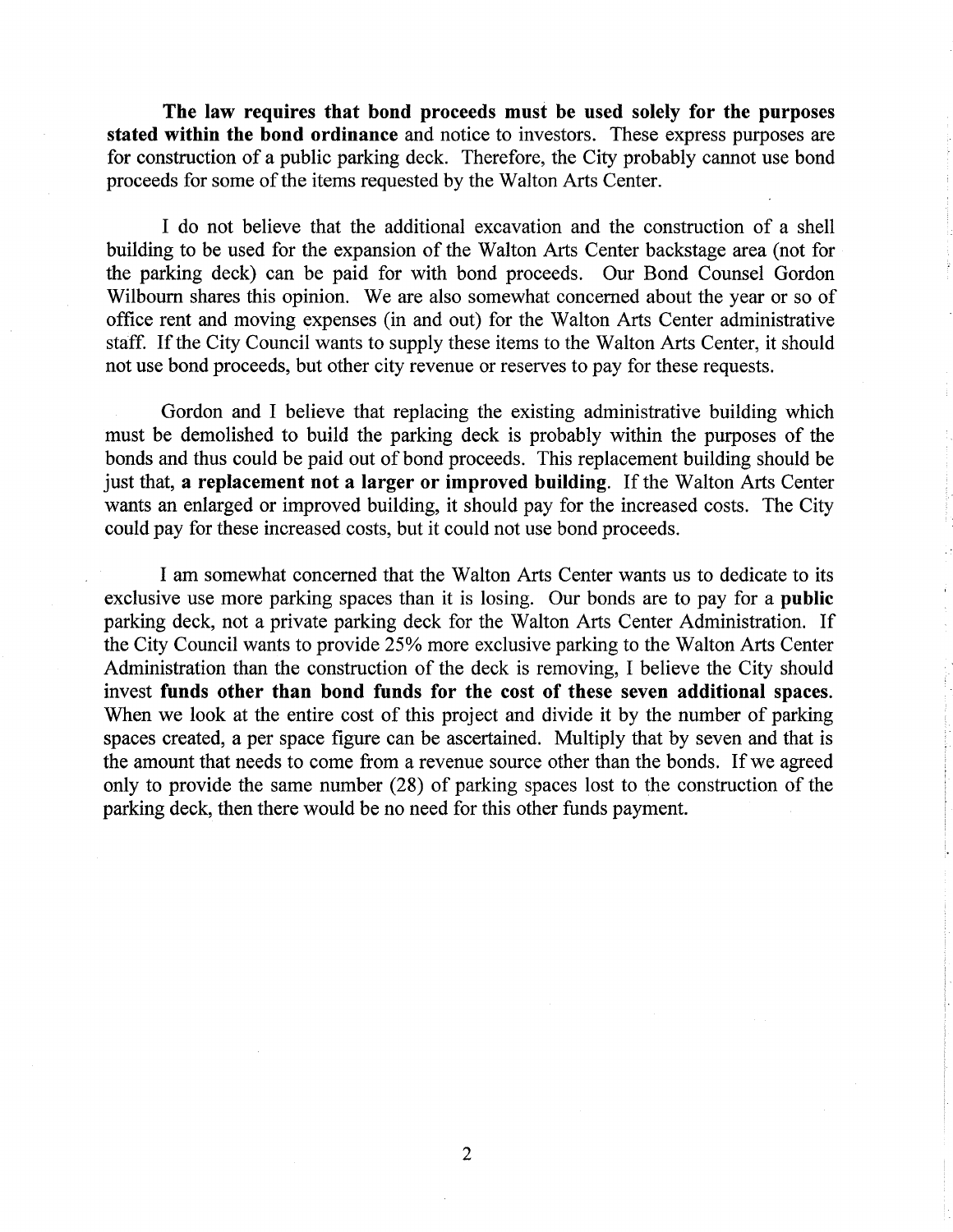#### RESOLUTION NO.

A RESOLUTION TO SELECT THE SITE OF THE ENTERTAINMENT DISTRICT PARKING DECK AND TO EXPRESS THE CITY COUNCIL'S INTENT TO REPLACE ADMINISTRATIVE OFFICE AND PARKING SPACES LOST THROUGH THIS PROJECT

**WHEREAS**, the City Administration and its engineering consultant have studied three possible sites for the Entertainment District Parking Deck near the Walton Arts Center performing arts theater which include:

- (a) Within the block which contains the Walton Arts Center performing arts theater;
- (b) On a portion of the city parking lot known as the Walton Arts Center parking lot; and
- (c) On the city parking lot east of School Avenue across from the Walton Arts Center administration office; and

WHEREAS, the City Council has carefully studied the benefits and drawbacks of each site and listened to extensive public comments about these possible sites.

## NOW, THEREFORE BE IT RESOLVED BY THE CITY COUNCIL OF THE CITY OF FAYETTEVILLE, ARKANSAS:

Section 1: That the City Council of the City of Fayetteville, Arkansas hereby determines that the Entertainment District Parking Deck shall be built within the block which contains the Walton Arts Center Performing Arts Theater because such site offers the preferred option for the Citizens and City of Fayetteville, the Walton Arts Center, the Entertainment District businesses and patrons, and the residents near one or more of the proposed sites.

Section 2: That the City Council of the City of Fayetteville, Arkansas hereby expresses its intent:

> 1. To build comparable replacement offices in a liner building along the parking deck for the Walton Arts Center Administration because of the necessary removal of the current administration building;

> 2. To provide thirty-five (35) complimentary parking spaces for the Walton Arts Center Administration's exclusive use 24 hours a day, 365 days a year in the parking deck or School Street lot to replace the twenty-eight (28) spaces of uncovered parking that will be lost because of this project;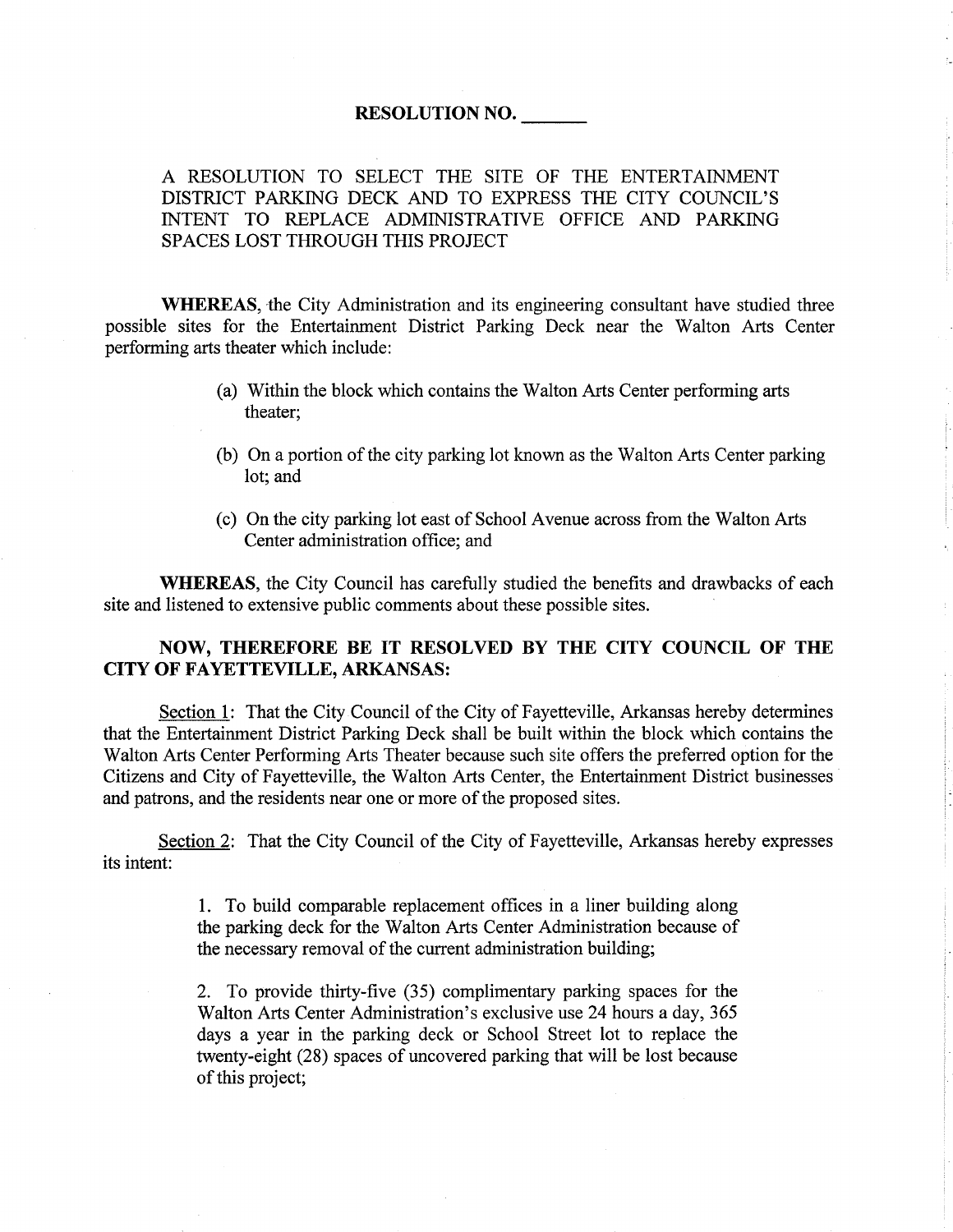3. To provide necessary and reasonable rent and moving expenses for Walton Arts Center administrative personnel dislocated because of the construction of this project;

4. To excavate and shell out about 4,500 square feet of space beneath the office building with connection to the current backstage for the Walton Arts Center to finish out and complete its backstage expansion project; and

5. To work cooperatively with the Walton Arts Center Administration to facilitate the joint construction projects in an attempt to minimize any adverse effect upon the'Walton Arts Center operations.

PASSED and APPROVED this 4<sup>th</sup> day of December, 2012.

APPROVED:

ATTEST:

By: By:

LIONELD JORDAN, Mayor

SONDRA E. SMITH, City Clerk/Treasurer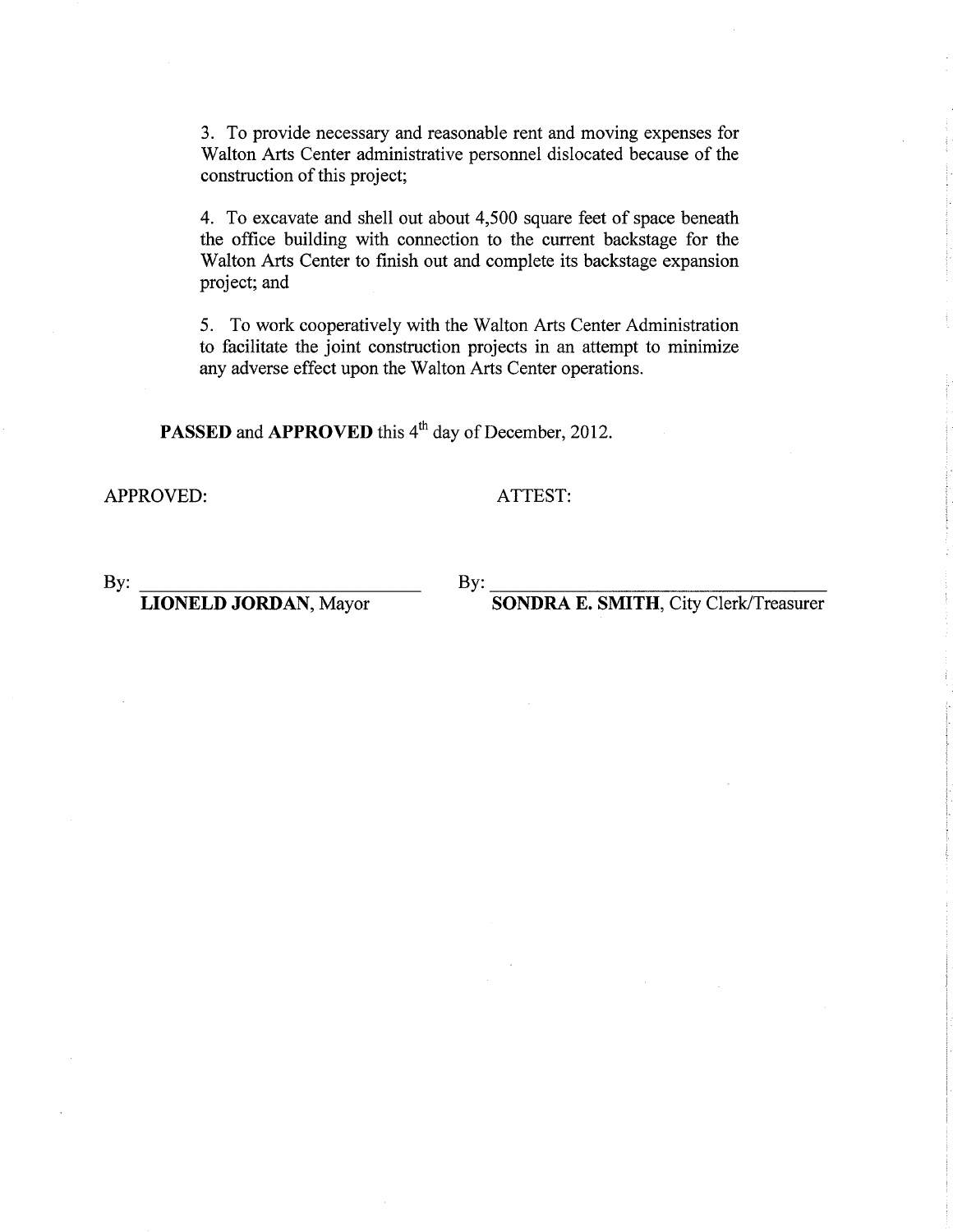

www.accessfayetteville.org

To: Fayetteville City Council

Thru: Mayor Lioneld Jordan Don Marr, Chief of Staff

From: David Jurgens, Utilities Director ()

Date: November 14, 2012

Subject: Downtown Municipal Parking Deck Location Selection

### RECOMMENDATION

City Staff and consultant parking deck team request the City Council select the site for the entertainment district parking deck.

#### BACKGROUND

The combined staff and consultant parking deck team have been working for several months to develop the information required to allow the City Council to choose the site for the entertainment district parking deck. As part of the process, the team also worked closely with Boora Architects, who developed the Walton Arts Center (WAC) short and mid range expansion plans. These plans include two alternatives - one including a parking deck on the block which contains the WAC, and the other with no deck included on the same block.

#### DISCUSSION

A presentation of location alternatives for the downtown municipal parking deck is proposed to be given on Tuesday, November 27,2012 at the Agenda Session meeting. The consultant's detailed report will be provided at that time. The presentation and report will provide background information and a matrix comparing the three primary lots being considered - the'WAC lot (the large parking lot west of West Avenue), the Theater lot (the southeast corner of the block on which the Walton Arts Center is located), and the East lot (the existing parking lot east of South School Avenue across from the Walton Arts Center administration offices). On Tuesday, December 4, 2012 at the City Council meeting, Council will be requested to decide on a site location for the proposed parking deck.

#### BUDGET IMPACT

No direct appropriation will be approved with this decision. When this decision is made, staff will bring forward a contract for final design of the facility on the chosen lot.